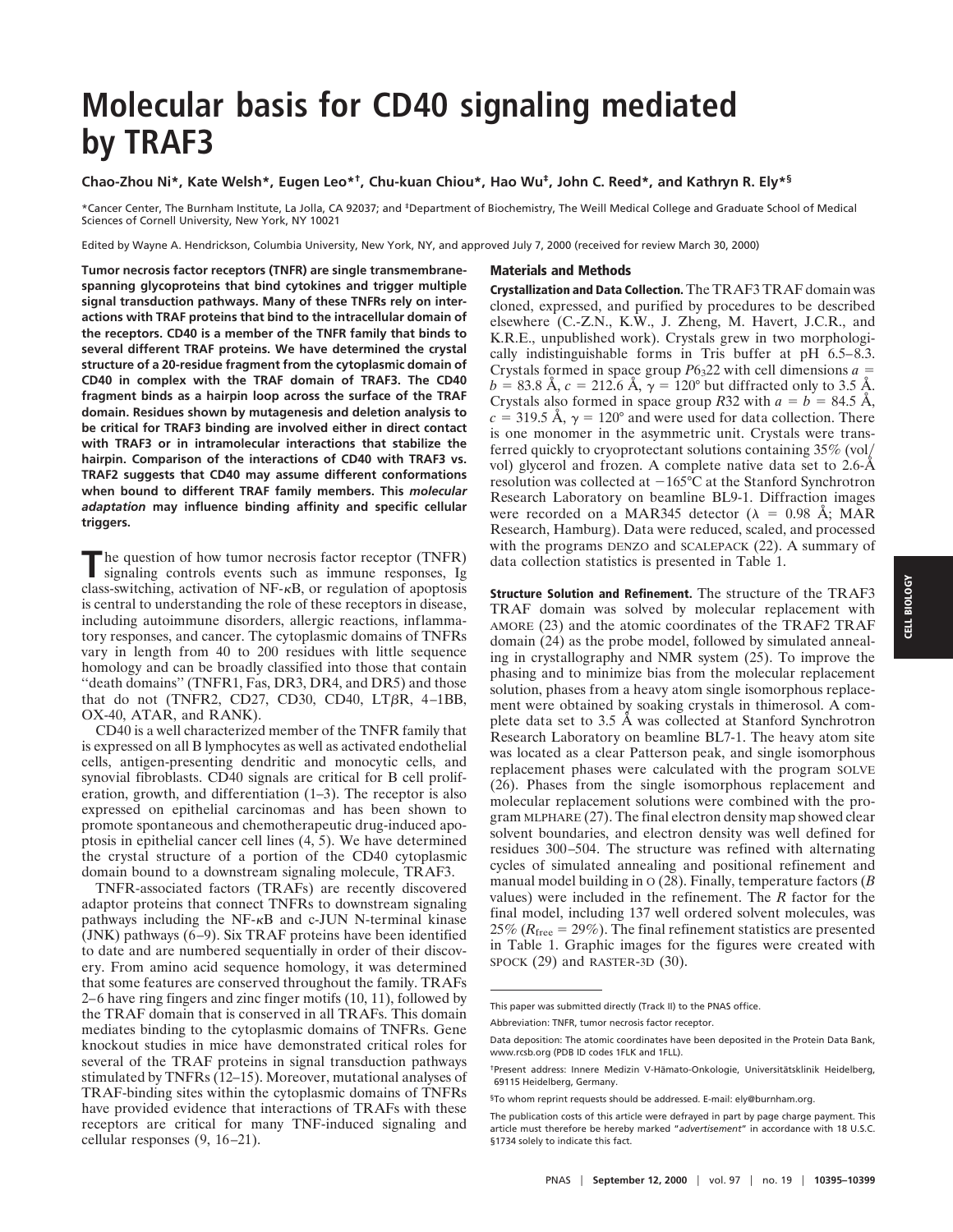#### **Table I. Summary of crystallographic data and refinement**

|                                                    | <b>Native</b>                           | Complex (with CD40 peptide)    |
|----------------------------------------------------|-----------------------------------------|--------------------------------|
| Space Group                                        | <b>R32</b>                              | $P6 = 22$                      |
| Unit cell dimensions                               | $a = b = 84.53 \text{ Å}$ , c = 319.5 Å | $a = b = 83.76$ Å, c = 212.6 Å |
| Molecules/asymmetric unit                          | 1 monomer                               | 1 monomer                      |
| Data completeness                                  | 98.7% (50-2.8 Å)                        | 86.2% (50-3.5 Å)               |
| Observed reflections                               | 59,634                                  | 34,451                         |
| Unique reflections                                 | 11,198                                  | 5,283                          |
| $R_{\text{merge}}$ *                               | $5.6\%$ (26%)                           | 10.6% (30%)                    |
| Final refinement statistics                        |                                         |                                |
| $R$ factor <sup>+</sup>                            | 25.3% (8.0–2.8 Å)                       | 26.2% (8.0–3.5 Å)              |
| $R_{\text{free}}$ <sup><math>\ddagger</math></sup> | 29.4% (8.0–2.8 Å)                       | 34.7% (8.0–3.5 Å)              |
| Average <i>B</i> factor                            | 42.5                                    | 24.1 (protein $+$ peptide)     |
| Number of protein atoms                            | 1,626                                   | 1,626                          |
| Number of CD40 peptide atoms                       | None                                    | 154                            |
| Number of water molecules                          | 137                                     | None                           |
| rms deviation bond lengths                         | $0.007 \text{ Å}$                       | $0.008$ Å                      |
| rms deviation bond angles                          | $1.31^\circ$                            | $1.48^\circ$                   |

\* $R_{\text{merge}} = \sum (I - \langle I \rangle |J \rangle \sum (I)$ , where *I* is the observed intensity and  $\langle I \rangle$  is the mean intensity of all symmetry-related reflections. <sup>†</sup>*R* factor =  $\Sigma$ || $F_o$ | – | $F_c$ || $\Sigma$ | $F_o$ |, where | $F_o$ | and | $F_c$ | are the observed and calculated structure factor amplitudes, respectively. ‡*R*free was calculated by using a random set containing 5% of observations that were omitted during refinement.

**Peptide Cocrystallization.** A synthetic peptide, KTAAPVQETL-HGSQPVTQEDG, corresponding to residues 247–266 (plus an N-terminal lysine added to increase solubility) from the cytoplasmic domain of CD40 was soaked into crystals of TRAF3. Diffraction data were collected from crystals of the bound TRAF3 TRAF domain in space group  $P6<sub>3</sub>22$  at Stanford Synchrotron Research Laboratory on beamline BL7-1 at  $-165^{\circ}$ C by using a MAR345 detector. The data set from 8.0 to 3.5 Å was used for a molecular replacement solution implementing the TRAF3 atomic coordinates as probe model in AMORE (23). The final *R* factor for the TRAF3–peptide complex was 26%  $(R_{\text{free}} = 34\%).$ 

### **Results and Discussion**

**Structure of TRAF3.** TRAF3, also known as CD40bp (19), CAP-1 (31), LAP-1 (32), and CRAF-1 (17), binds to the CD40 receptor, to other related receptors, including TNFR-2, CD30, and LT- $\beta$ R, and to the transforming oncoprotein of Epstein–Barr virus latent-infection membrane protein 1 (LMP-1). Binding of TRAF3 to these receptors modulates activation of  $NF-\kappa B$  (9). Moreover, TRAF3 gene knockout mice are depleted in T cells and exhibit an impaired T-dependent immune response (14). These studies suggest that TRAF3 is required for hematopoietic and immune system development and T cell activation.

The TRAF domain of TRAF3 is composed of two structural features: an N-terminal  $\alpha$ -helical segment (TRAF-N domain) extending from residues 277 to 347 and a C-terminal domain (TRAF-C domain) that is independently folded into an eightstranded  $\beta$ -sandwich. The folding pattern is similar to that reported recently for TRAF2 (24, 33) as shown in Fig. 1*A*. TRAF3 is a trimer in the crystal with three identical subunits related by crystallographic 3-fold symmetry. The trimer is stabilized by hydrophilic (Y418–T347, H331–K493, and R334– D332) and hydrophobic interactions (L421–M435–F491) between the  $\beta$ -sandwiches as well as coiled-coil interactions between the intertwined N-terminal helical segments (Fig. 1*B*). The elongated helical segments extend 77 Å away from the TRAF-C domain cluster, forming the stalk of the mushroomshaped trimer (see Fig. 3).

**Structure of CD40 Fragment.** In the complex, one CD40 peptide binds to the edge of each of the three TRAF domains, making no contacts to other TRAF domain monomers. When bound to TRAF3, the CD40 fragment assumes a hairpin configuration with two extended segments and a reverse turn centered at residues 258–260 (see Figs. 2 and 3). A consensus sequence  $PxQx(T/S)$ , proposed for TRAFs 1–3 binding to CD40, CD30, and LMP-1 receptors, is 250PVQET254 in CD40. Conserved residues within this sequence lie in a crevice across the face of the  $\beta$ -sandwich in position to make hydrophobic (P250) and hydrophilic contacts with TRAF3 (Fig. 3*B*). Glu-252 does not make direct contact with TRAF3, but within the range of motion, the side chain could form hydrogen bonds with one or more conserved serines (TRAF3 residues 454, 455, and/or 456). This interaction was proposed as a critical anchoring point in TRAF2 for specific recognition of TNFRs (33, 34); however, from the current structure, it does not seem to be essential for TRAF3/CD40 binding.

It has been suggested that differences in binding of TRAF3 versus TRAF2 to CD40 are influenced by residues distal to the PxQxT sequence (9, 35). Because of these suggestions, we cocrystallized a CD40 fragment long enough to examine these residues as well. The cytoplasmic portion of CD40 alone contains little regular secondary structure in solution (as determined by NMR; results not shown), consistent with secondary structure predictions of this region. In the complex studied here, the CD40 peptide assumes an ordered configuration when bound to TRAF3. The two strands flanking the reverse turn do not interact with regular hydrogen bonding typical of  $\beta$ -hairpins. Instead, the configuration is apparently stabilized by hydrogen bonds involving T254 in the PxQxT consensus sequence. The threonine side chain makes intrapeptide hydrogen bonds with the main chain of D265 and E264 on the adjacent strand (Fig. 3*B*). It is known from mutagenesis studies that substitution of any residue other than serine for T254 abolishes binding of TRAF2 and TRAF3 to CD40 (9, 20, 35). From the present structural analysis, it is clear that a side chain with a hydroxyl group is required to maintain a stable CD40 hairpin configuration rather than to make contact with TRAF3. If a similar hairpin configuration exists in interaction with TRAF2, a comparable structural requirement may be necessary but not sufficient to maintain the hairpin structure, because residues beyond 258 were not ordered in the complex of the same CD40 peptide with TRAF2 (34). In the TRAF2 studies, CD40 T254 or its equivalent in the related LMP-1 receptor was located near protein atoms in a position to hydrogen bond with TRAF2 D399 (33, 34).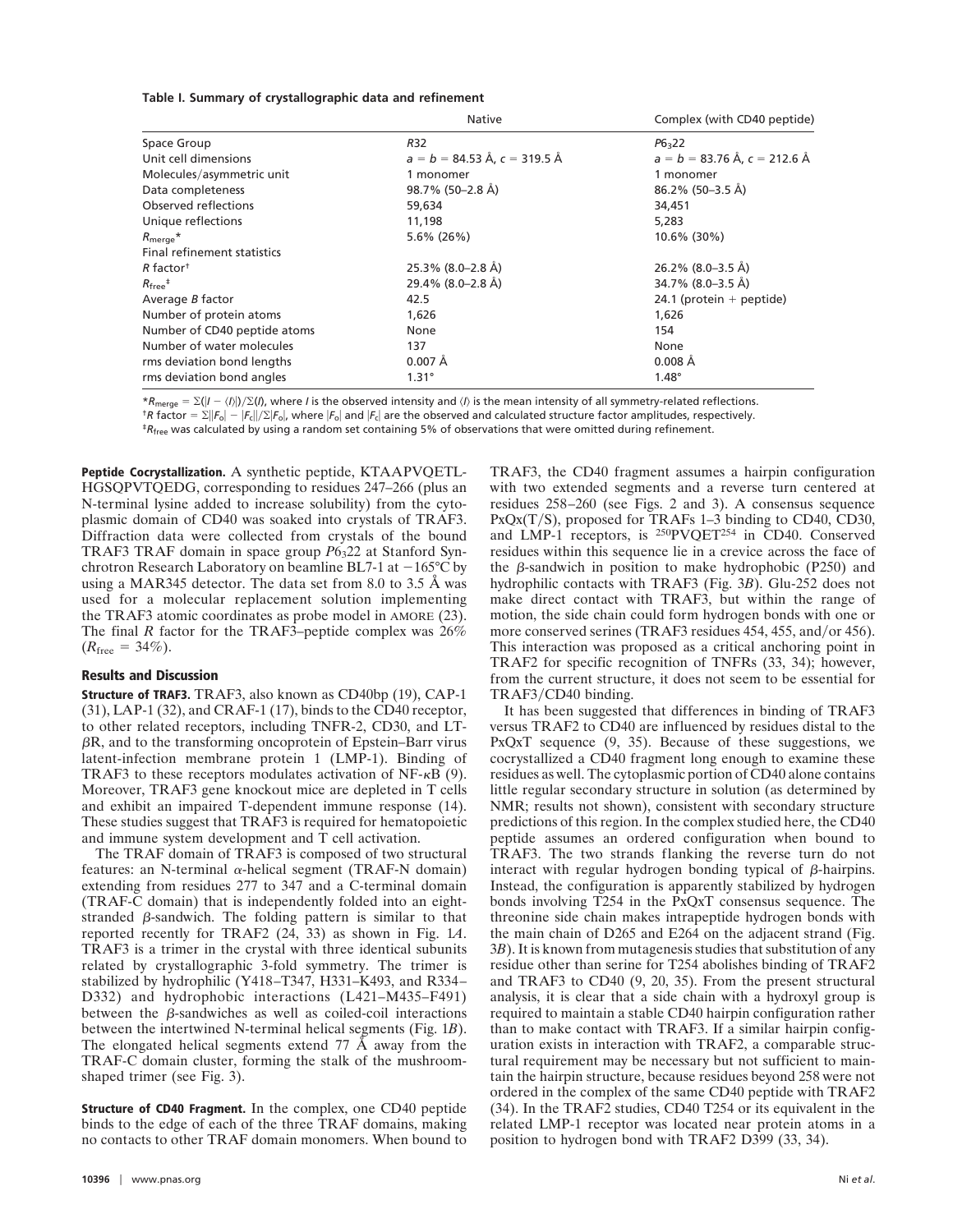

**Fig. 1.** The overall structure of the TRAF3 subunit is composed of an elongated helix followed by an eight-stranded b-sandwich (TRAF domain). (*A*) Superimposition of the polypeptide backbone of the C-terminal TRAF domain of TRAF3 (red) and TRAF2 (24). The rms deviation between corresponding  $\alpha$ -carbons is 1 Å. Strong homology (59% identical) exists between TRAF3 and TRAF2 in this domain. The sandwich is formed by two layers of  $\beta$ -sheet, each with four antiparallel strands. The topology of this  $\beta$ -sandwich is found thus far only in TRAF domains. (*B*) The TRAF-N domain of TRAF3 is a long amphipathic  $\alpha$ -helix that forms a coiled-coil when TRAF3 trimerizes (see Fig. 3). Residues 300–347 were ordered in the electron density map. The coiled-coil interactions are stabilized by nine heptad repeats of hydrophobic residues. This hydrophobic pattern is interrupted at residues 324 and 331 where three histidines are found in the interior of the coiled-coil. The side chains of these histidines extend out of the coiled-coil. The TRAF3 fragment is considerably longer at the N terminus than the TRAF2 fragment, where residues from the N terminus were missing or disordered (24, 33). This model provides structural details for most of the helical TRAF-N region.

Another difference in TRAF3 versus TRAF2 interactions with CD40 is revealed in comparing E253 in the respective complexes. When binding to TRAF2, this residue makes a bidentate ion pair with TRAF2 residues R393 and Y395 (33, 34). In contrast, CD40 E253 does not contact R393 and Y395 in TRAF3. However, a different critical contact is made with one of these residues. The side chain of Q263, on the other side of the CD40 hairpin, forms hydrogen bonds with side chain atoms of Y395 in TRAF3 (see Fig. 3*B*). Another interaction near this

point is made when the carboxyl group of D399 in TRAF3 contacts the main chain carbonyl atom of Q263. Consistent with these structural observations, substitution of alanine for Glu-263 significantly reduces binding of CD40 to TRAF3 but not to TRAF2 (9, 20). C-terminal truncations of 15 residues from the cytoplasmic portion of CD40, corresponding to removal of Q263 and the following residues, abolished binding of TRAF3 to CD40 but only reduced binding to TRAF2 (9).

**TRAF3**y**CD40 Recognition.** The importance of CD40 T254 and Q263 for TRAF3 binding was evaluated further in binding studies by using surface plasmon resonance for a series of synthetic peptides that contained alanines substituted systematically at each of 17 positions in the CD40 hairpin. The assay tested inhibition of binding of wild-type CD40 cytoplasmic domain to TRAF3 by the mutant peptides (Fig. 4). The results confirmed that T254 and Q263 are critical for TRAF3 binding. The role of these two residues is different. T254 stabilizes the reverse turn by forming hydrogen bonds with two residues that are located on the opposite strand of the CD40 hairpin. These contacts are with residues C-terminal to Q263; thus, the CD40 T254 intramolecular contact plays an important role in establishing the configuration of the reverse turn and thus the orientation of Q263. In contrast, the direct contact between Q263 and TRAF3 is critical for TRAF3/CD40 recognition. Q263 contacts TRAF3 Y395 and D399. These residues are conserved in TRAFs 1, 2, 3, and 5. Therefore, it is theoretically possible for identical contacts to be made by all of these TRAF molecules with CD40. However, as stated previously, differences have been reported in binding of



**Fig. 2.** Model for the CD40 fragment displayed in the electron density map. The 3.5-Å 2 $F_o - F_c$  map was contoured at 0.75 $\sigma$  and is displayed in stereo. For modeling, the peptide was fitted to  $F<sub>o</sub> - F<sub>c</sub>$  difference maps and OMITMAPS (36). Clear electron density was visible for the backbone to position the bound peptide; however, density was weak for some side chains. The reverse turn configuration was clearly defined.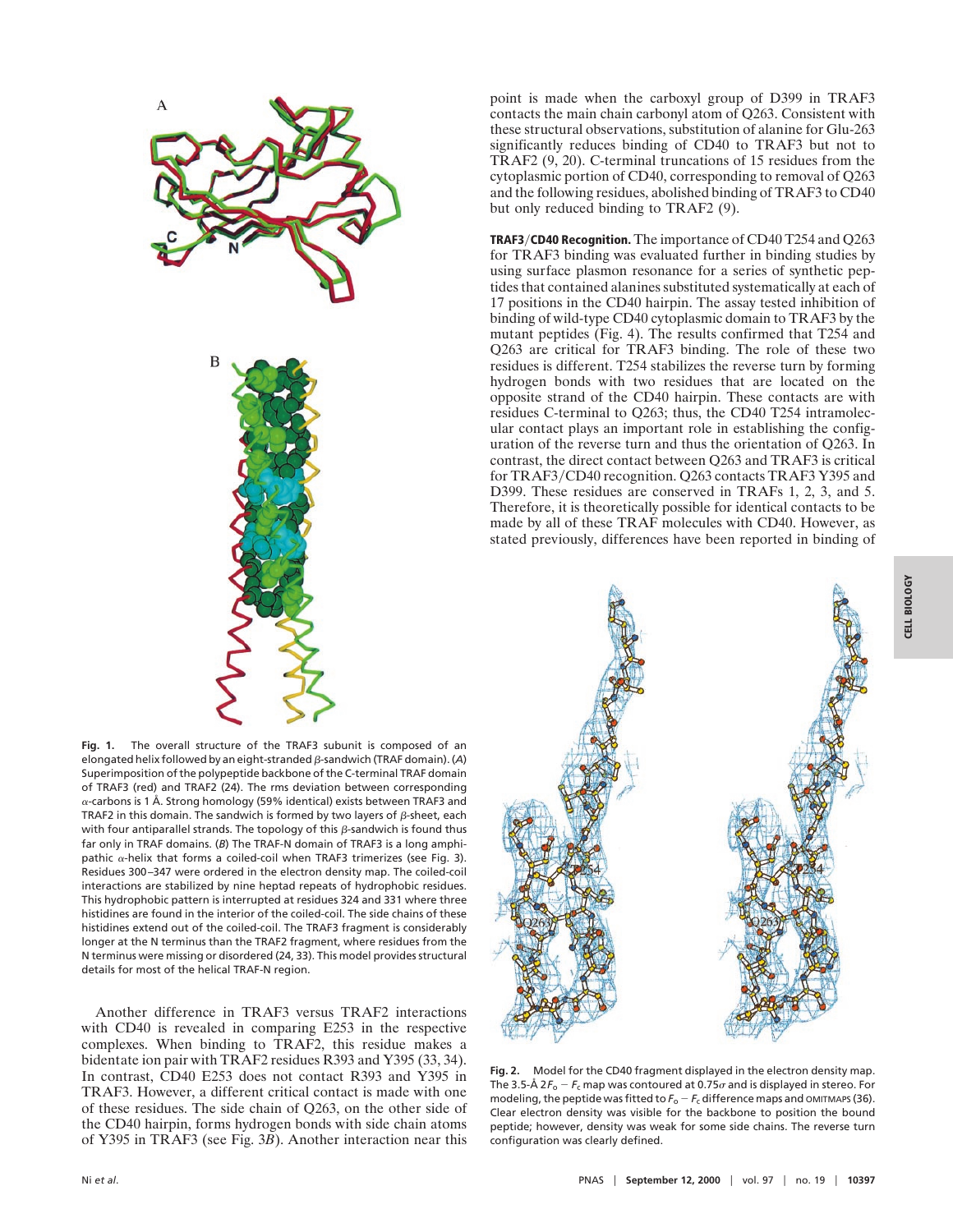

**Fig. 3.** TRAF3yCD40 interactions. (*A*) Schematic drawing of the TRAF3 trimer with the polypeptide backbone of TRAF3 presented as a ribbon model and the CD40 peptide shown as a ball and stick model. One CD40 fragment binds to each TRAF3 monomer at the edge of the TRAF3 domain, crossing one  $\beta$ -sheet. No conformational changes were seen when comparing TRAF3 alone or bound to CD40. (*B*) Close-up view of the CD40 fragment bound to TRAF2 and TRAF3. Residues in CD40 are labeled, and critical contact residues in TRAF3 are also marked and underlined for identification. Interactions within 3.0 Å that are proposed to dictate specific recognition of CD40 and TRAF3 or TRAF2 are shown as dotted lines. The images show intramolecular hydrogen bonds within the CD40 fragment that stabilize the reverse turn (*Middle*) and direct contacts between CD40 and TRAF3 (*Bottom*). These images can be contrasted with the contacts in TRAF2 (*Top*; 1CZZ-; based on figure 3 of Ye *et al.* in ref. 34).

different TRAFs to CD40 (9). In the absence of ordered structure for a comparable fragment of CD40 in complex with TRAF2, it is not possible to evaluate the extent of interactions that occur distal to the PVQET motif. The observation that C-terminal deletion of 11 or 13 residues (equivalent to K267–end or D265–end) reduces binding of CD40 to TRAF2 but not